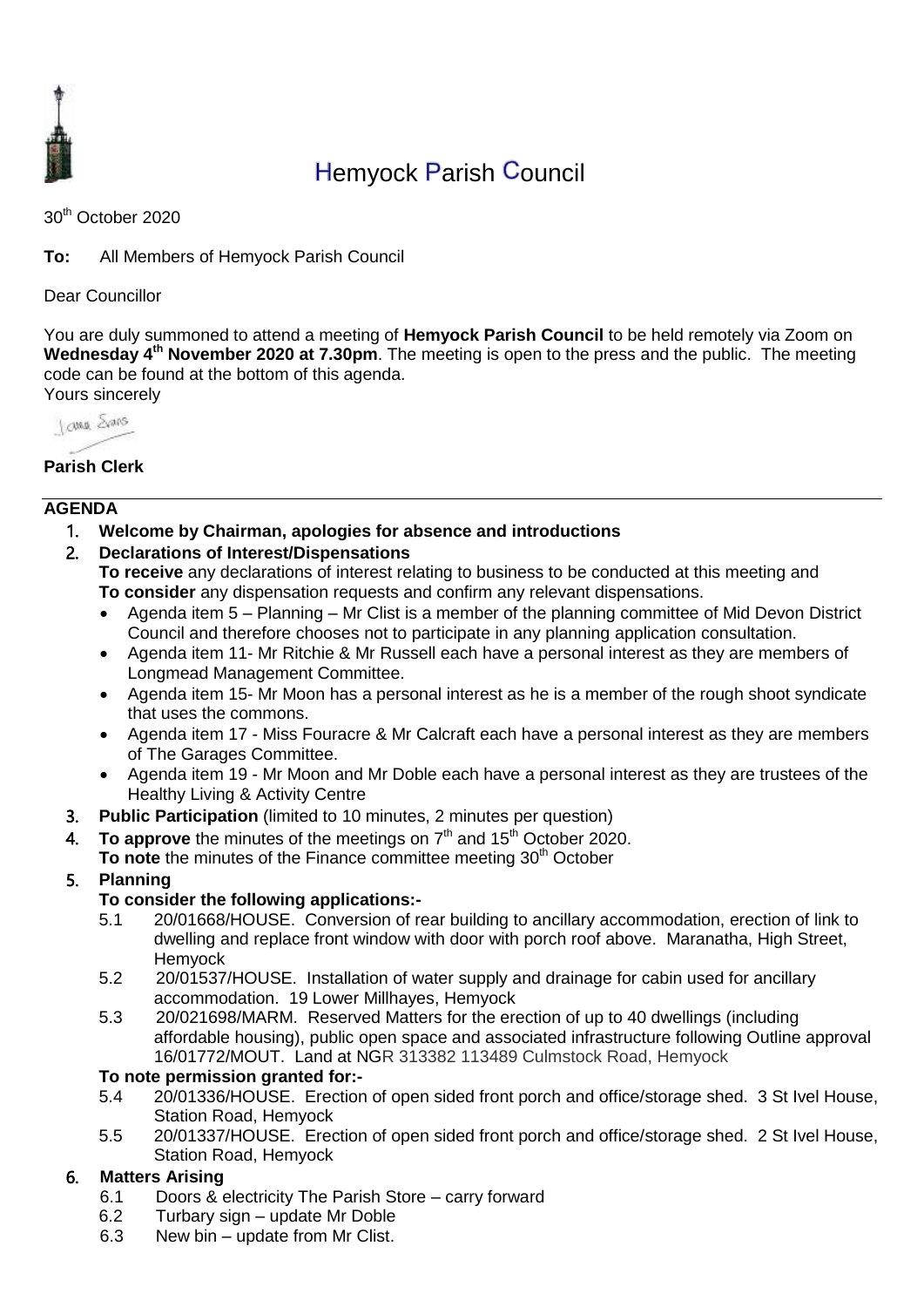## **7. County Council Report**

**To note** Councillor Radford's report.

**8. District Council Report update** from Councillor Clist

## **9. Finance**

- 9.1 **To agree** income and expenditure and bank reconciliation
- 9.2 **Consider** recommendations from Finance Committee
	- 9.2.1 approve the following virements:- Village maintenance £1000 to £1700 BHLAC £16650 to £18650 Cemetery from £3000 to £0 Turbary from £4000 to £2300 Play area from £25000 to £27,000
	- 9.2.2 Set the precept for next year unchanged at £97.31 per annum for band D property.

## **10. Clerk Update**

### **To receive** update from Clerk

### **11. Longmead**

- 11.1 bridge nothing to report
- 11.2 Play Area update from Mr Ritchie.
- 11.3 BMX track- carry forward
- 11.4 Replacement bins update from clerk and agree fixings
- 11.5 SWW update from clerk
- 11.6 overflow car park agree way forward
- 11.7 note email ref environmental area
- 11.8 drain clearance consider quotations
- 11.9 Dog fouling discuss and agree way forward
- **12. Highways**
	- 12.1 Station Road pavement **update** from clerk.
	- 12.2 Pencross Hill note letter from Redwoods and emails from DCC.
	- 12.3 Snow wardens update from clerk

### **13. Cemetery**

**To receive** any relevant information

### **14. Footpaths**

**To receive** any relevant information.

### **15. Commons Management Group CMG**

- 15.1 **Update** reference hard standing area at Hemyock Turbary Mr Moon.
- 15.2 **update** from clerk following legal advice received
- **16. Village Maintenance**
	- 16.1 **To discuss and agree** additional tasks
	- 16.2 Floodbridge discuss and agree way forward

### **17. Garages Youth Project**

- **To receive** any relevant information
- **18. Blackdown Hills Parish Network**
	- **To receive** any relevant information
- **19. Blackdown Healthy Living & Activities Centre**
	- **To receive** any relevant information
	- 19.1 Loft insulation update from Mr Russell
	- 19.2 Crash Barrier in car park update from Mr Povah
	- 19.3 Tree work consider quotations
	- 19.4 Fire Risk Assessment update from Mr Russell

### **20. Asset Management**

**To receive** any relevant information

### **21. Community Land**

**To receive** any relevant information

### **22. Correspondence**

**To note** Open Spaces magazine autumn edition

- **23. Public Participation**
- **24. PR**

#### **25. Date of Next Council Meeting – Wednesday 2 nd December 2020 at 7.30pm. (via Zoom)**